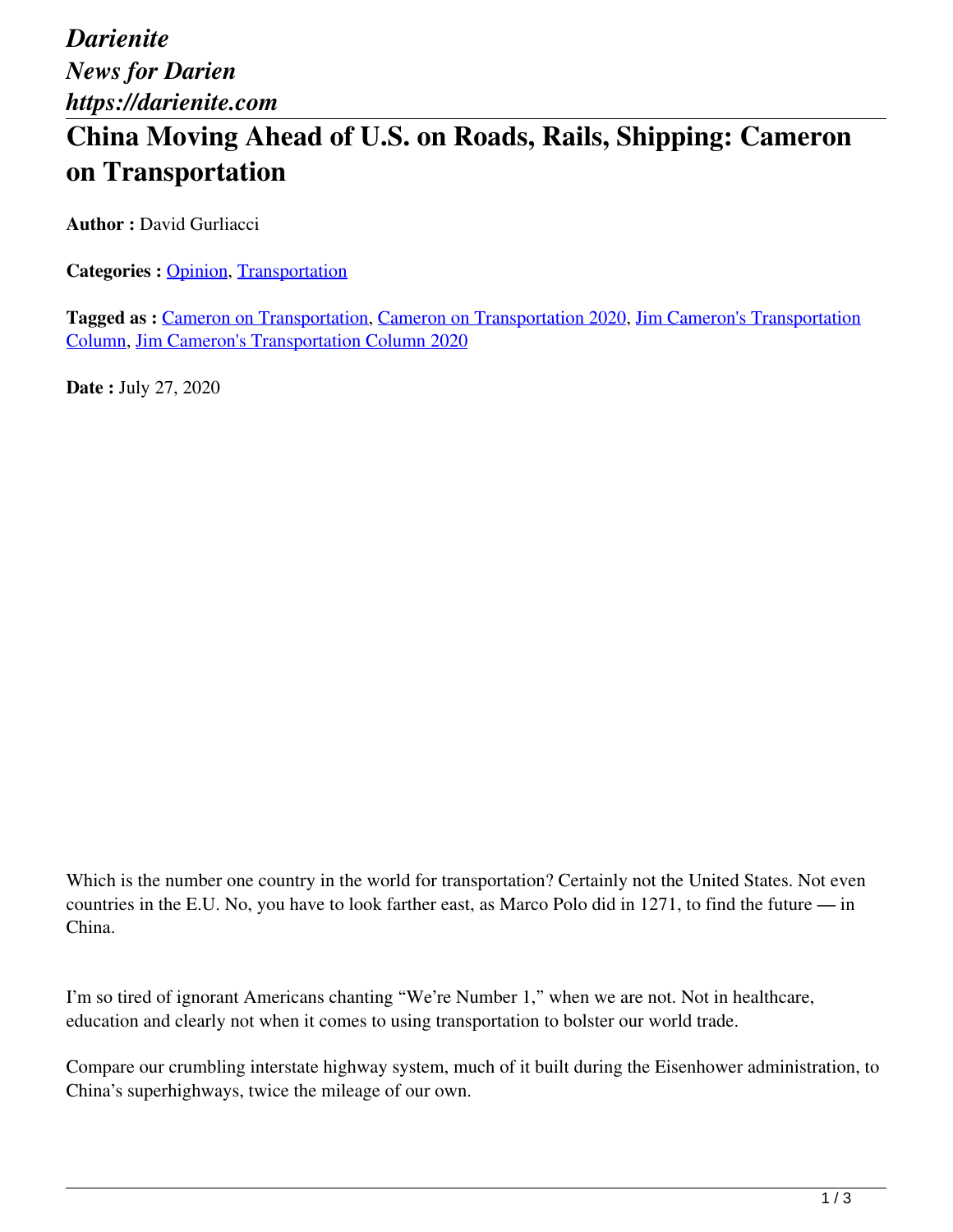## *Darienite News for Darien https://darienite.com*

Or look at our decaying railroads versus the 15,000 miles of high speed rail on the Chinese mainland, making Amtrak's Acela look like a toy train (145 mph vs. 220 mph, one train for 300 passengers per hour vs. China's 1000 passenger trains departing every 15 minutes).

We keep hearing of the Trump administration's plans for rebuilding our infrastructure, but nothing ever comes of it. We pay lip service to that crucial investment but never appropriate it as the priority it should be.

Meanwhile, China keeps spending \$300 billion a year on its roads, rails and ports — much of that money coming from bargain-loving American consumers. Crucially, part of that investment is focusing overseas, creating a new Silk Road to markets in Europe and Africa.

Beijing has promised \$8 trillion in loans to developing countries to build deep water ports and rail terminals to service China's 1000+ container ships delivering its products overseas. Compare that to the US's merchant marine fleet, just 175 American owned vessels.

China has invested heavily in the port city of Gwadar in Pakistan, linked to western China by rail. And in the tiny African nation of Djibouti, positioned strategically at the mouth of the Red Sea, China not only built and owns the super-port there but has established its first overseas military base there with 400 troops.

Djibouti itself is just a toe-hold in Africa, but the port is connected by a Chinese-built railroad to nearby landlocked Ethiopia, one of the wealthier countries in Africa and anxious to acquire Chinese-made products.

Of course, China is only doing what other empire-building countries like Great Britain and the U.S. did in the past, issuing loans to countries that they'll never be able to repay while providing lucrative markets for their products — kind of a lose-lose situation for the debtor markets. When Pakistan and Djibouti can't repay those Chinese loans, use your imagination to guess what they'll have to give up instead.

To protect those Chinese-built ports and mega-ships, China's People's Liberation Navy is enjoying rapid growth, soon to rival the U.S. Navy's capabilities in the Pacific. By 2030 they will have 530 warships and submarines.

Even the land route from China to Europe is being revived with rail. There are now three trains a day departing the industrial and technology hub at Xian traveling Marco Polo's old route west through Kazakhstan, Azerbaijan and Georgia carrying containers filled with electronics and textiles.

The transcontinental journey takes about two weeks but is cheaper than air and faster than shipping. It's not a bullet train, just efficient low cost transportation through 60 countries with 5 billion potential customers.

So while the Trump administration battles China with tariffs and empty rhetoric (like calling COVID-19 "Kung Flu"), the Chinese leadership is playing the long game.

We are not only getting outspent by Beijing, but outsmarted.